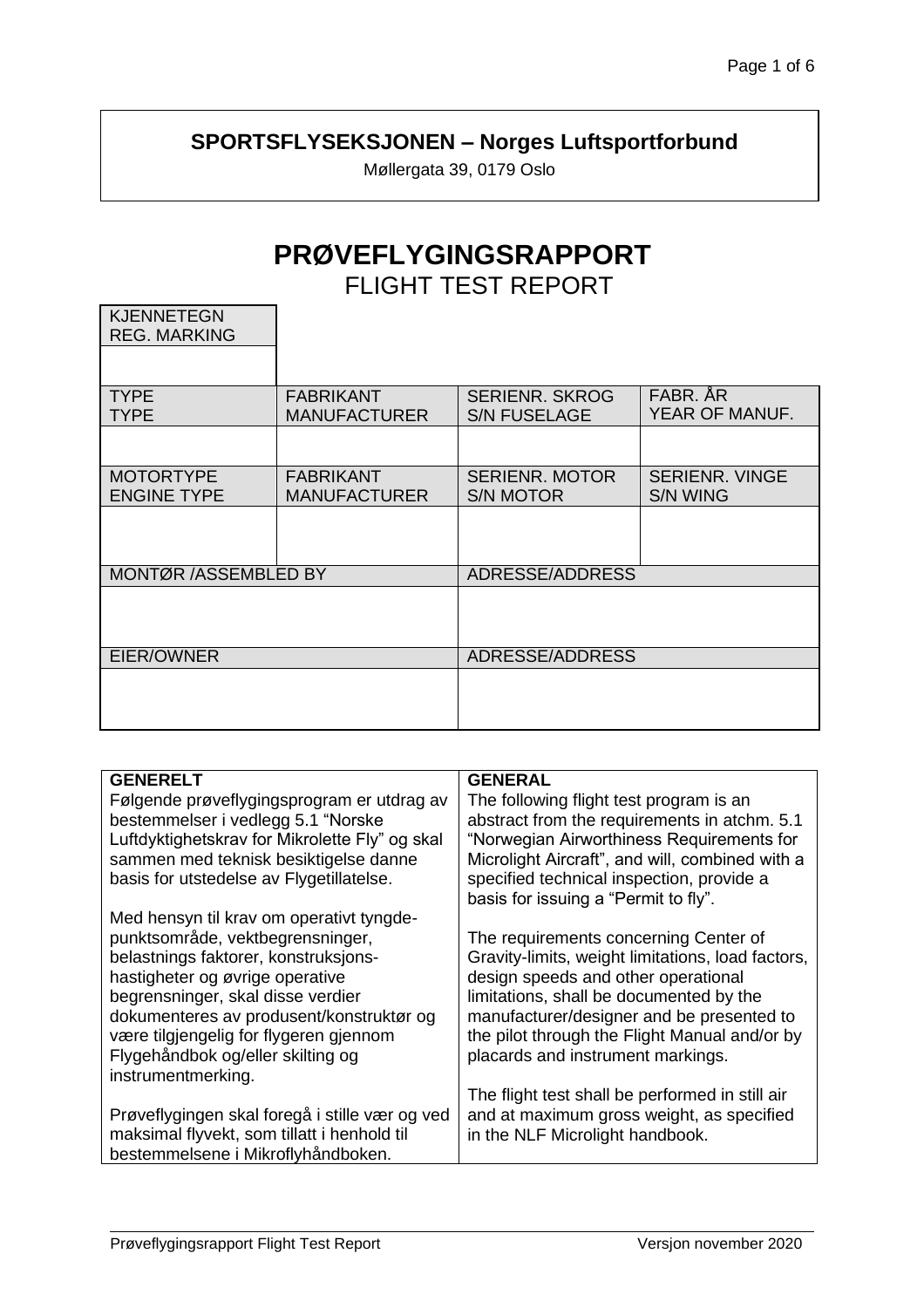| <b>OPERATIVE BEGRENSNINGER</b><br><b>OPERATIONAL LIMITATIONS</b>          |      |              |  |  |
|---------------------------------------------------------------------------|------|--------------|--|--|
|                                                                           | Data | Anmerkninger |  |  |
| <b>Tomvekt</b>                                                            |      | Remarks      |  |  |
| Empty weight                                                              |      |              |  |  |
| <b>Maksimum flyvekt</b>                                                   |      |              |  |  |
| Max gross weight                                                          |      |              |  |  |
| Fremre tyngdepunktsgrense<br>Fwd center of gravity limit                  |      |              |  |  |
| <b>Bakre tyngdepunktsgrense</b><br>Aft center of gravity limit            |      |              |  |  |
| Minimum vekt i setet (-ene)                                               |      |              |  |  |
| Minimum weight in seat (-s)                                               |      |              |  |  |
| Maksimum vekt i setet (-ene)<br>Max weight in seat (-s)                   |      |              |  |  |
| Minimum drivstoffbeholdning<br>Minimum fuel quantity                      |      |              |  |  |
| <b>Maksimum drivstoffbeholdning</b><br>Max fuel quantity                  |      |              |  |  |
| Maksimum tillatt hastighet, Vne<br>Max speed (Velocity Never Exceed), Vne |      |              |  |  |
| Steilefart, Vso<br>Stallspeed, Vso                                        |      |              |  |  |
| Maksimum manøvrering, Va<br>Max manouvering speed, Va                     |      |              |  |  |
| Begrensende belastningsfaktor ved Va<br>Limiting load factor at Va        |      |              |  |  |
| Øvrige operative begrensninger<br>Other operational limitations           |      |              |  |  |
|                                                                           |      |              |  |  |
|                                                                           |      |              |  |  |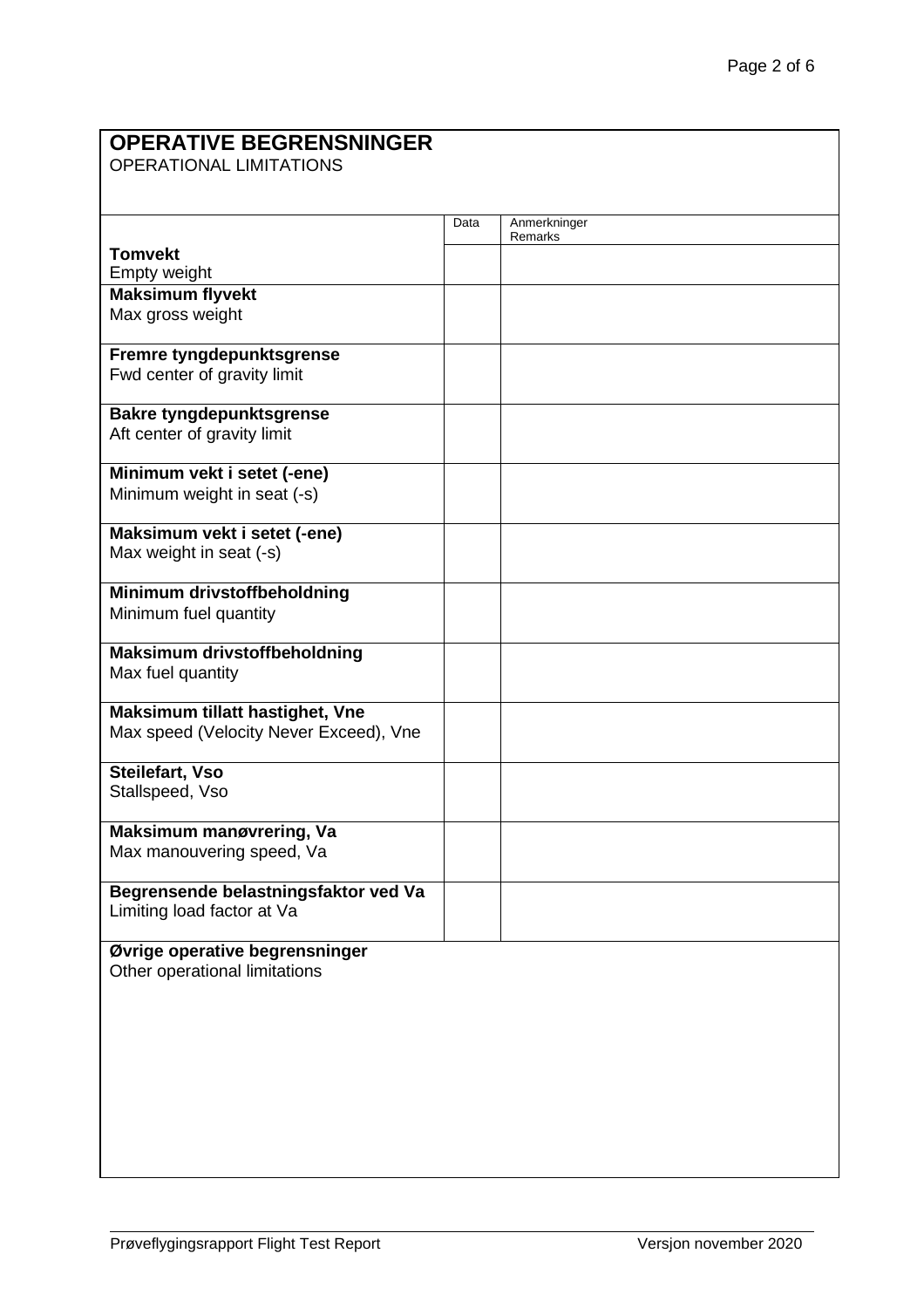## **SKILTER OG MERKING**

PLACARDS AND MARKINGS

|                                              | U/anm. | Anmerkninger |
|----------------------------------------------|--------|--------------|
|                                              | OK     | Remarks      |
| Kjennetegn                                   |        |              |
| National registration                        |        |              |
| Skilt: "Flyet tilfredstiller ikke            |        |              |
| luftdyktighetskravene for motorfly"          |        |              |
| Placard: "The aircraft does not satisfy air- |        |              |
| worthiness requirements for light aircraft"  |        |              |
|                                              |        |              |
| Skilt: "Snittflyging forbudt"                |        |              |
| Placard: "Aerobatics prohibited"             |        |              |
|                                              |        |              |
| Skilt: "drivstofftype/oljetype/              |        |              |
| blandingsforhold/volum"                      |        |              |
| Placard: "fuel type/oil type/mix             |        |              |
| ratio/volume"                                |        |              |
|                                              |        |              |
| <b>Skilt: "Maksimum tilsatsvekt"</b>         |        |              |
| Placard: "Maximum payload"                   |        |              |
|                                              |        |              |
| Merking 20 min. drivstoff                    |        |              |
| Marking 20 min. fuel remaining               |        |              |
|                                              |        |              |
| Merking av fartsmåler                        |        |              |
| Airspeed indicator markings                  |        |              |
|                                              |        |              |
| Flygehåndbok                                 |        |              |
| Flight manual (Operator's Handbook)          |        |              |
|                                              |        |              |

#### **MANØVRERINGSEGENSKAPER PÅ BAKKEN**

GROUND OPERATION CHARACTERISTICS

| <b>Sakte taxing</b><br>Slow taxing          | Meget bra<br>Excellent | <b>Bra</b><br>Good | Mindre bra<br>Fair | Anmerkninger<br>Remarks |
|---------------------------------------------|------------------------|--------------------|--------------------|-------------------------|
| <b>Hurtig taxing</b><br>High speed taxing   |                        |                    |                    |                         |
| Retningsstabilitet<br>Directional stability |                        |                    |                    |                         |
| <b>Bremsevirkning</b><br>Brakes' efficiency |                        |                    |                    |                         |
| Sidevindsoperasjon<br>Crosswind operation   |                        |                    |                    |                         |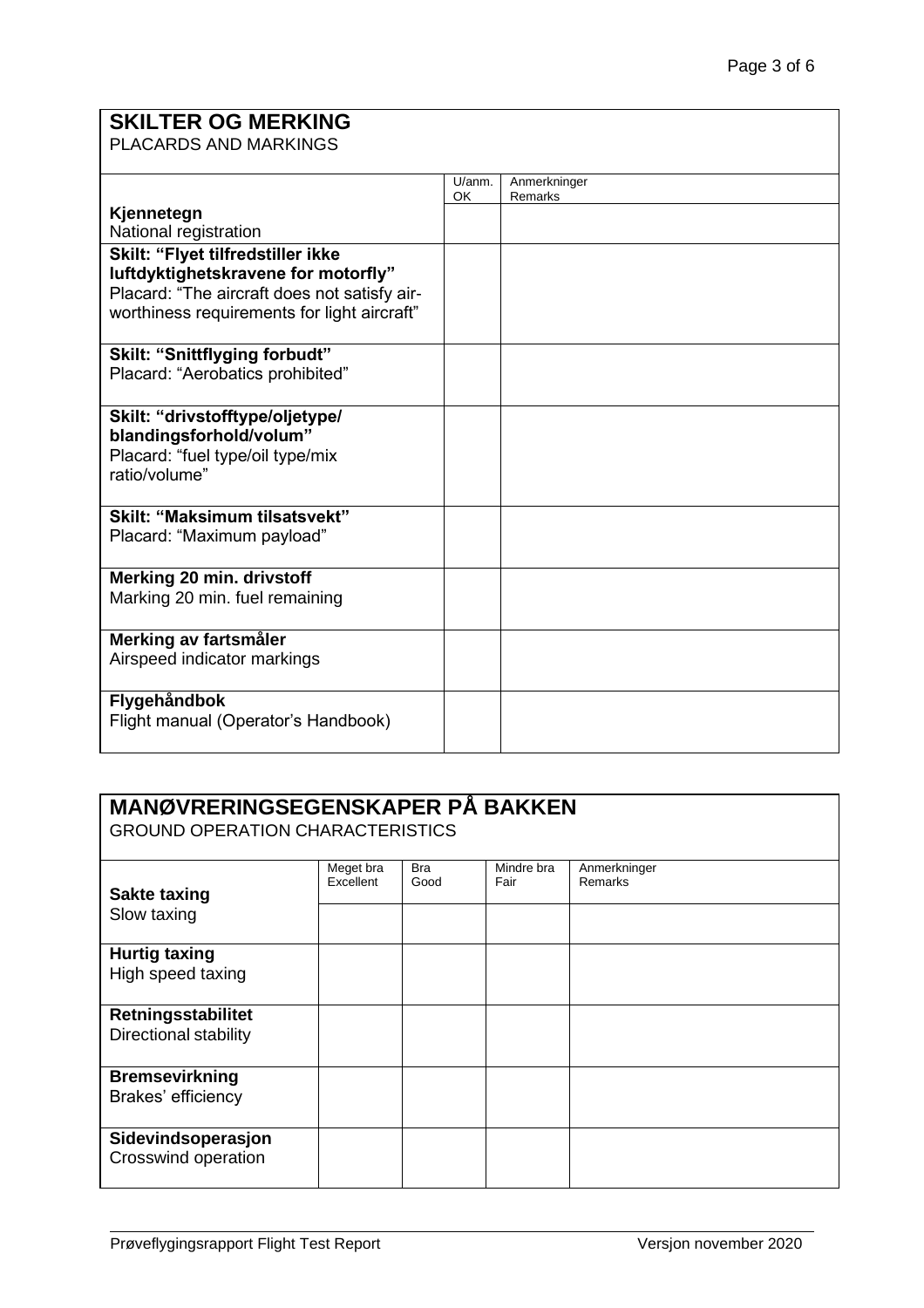## **AVGANG/MANØVEREGENSKAPER I LUFTEN/VED LANDING**

TAKE OFF/MANEUVERING CHARACTERISTICS IN FLIGHT/LANDING

| Avgangsdistanse (m)                                            | Meget bra<br>Excellent | <b>Bra</b><br>Good | Mindre bra<br>Fair | Anmerkninger<br>Remarks |
|----------------------------------------------------------------|------------------------|--------------------|--------------------|-------------------------|
| Take off distance (m)                                          |                        |                    |                    |                         |
| <b>Stigegradient (min. 1:20)</b><br>Climb gradient (min. 1:20) |                        |                    |                    |                         |
| <b>Generelle</b>                                               |                        |                    |                    |                         |
| kontrollegenskaper:<br>General control<br>characteristics:     |                        |                    |                    |                         |
| Ev. unormale bieffekter i                                      |                        |                    |                    |                         |
| kontroll/manøvrering                                           |                        |                    |                    |                         |
| Abnormal sideeffects in                                        |                        |                    |                    |                         |
| control/maneuvering                                            |                        |                    |                    |                         |
| - ved maks motoreffekt                                         |                        |                    |                    |                         |
| - at max power                                                 |                        |                    |                    |                         |
| - ved min. motoreffekt                                         |                        |                    |                    |                         |
| - at min. power                                                |                        |                    |                    |                         |
| <b>Pitchkontroll:</b>                                          |                        |                    |                    |                         |
| Pitch control:                                                 |                        |                    |                    |                         |
| a. Senking av nesen fra                                        |                        |                    |                    |                         |
| stallpunkt med                                                 |                        |                    |                    |                         |
| Lowering the nose from                                         |                        |                    |                    |                         |
| stallpoint with                                                |                        |                    |                    |                         |
| 1) -motor på tomgang                                           |                        |                    |                    |                         |
| -idle power                                                    |                        |                    |                    |                         |
| 2) - motor på maks effekt<br>-max power                        |                        |                    |                    |                         |
| b. Heving av nesen ved                                         |                        |                    |                    |                         |
| Vne med                                                        |                        |                    |                    |                         |
| Raising the nose at Vne<br>with                                |                        |                    |                    |                         |
| 1) - motor på tomgang                                          |                        |                    |                    |                         |
| -idle power                                                    |                        |                    |                    |                         |
| 2) - motor på maks effekt<br>-full power                       |                        |                    |                    |                         |
|                                                                |                        |                    |                    |                         |
|                                                                |                        |                    |                    |                         |
|                                                                |                        |                    |                    |                         |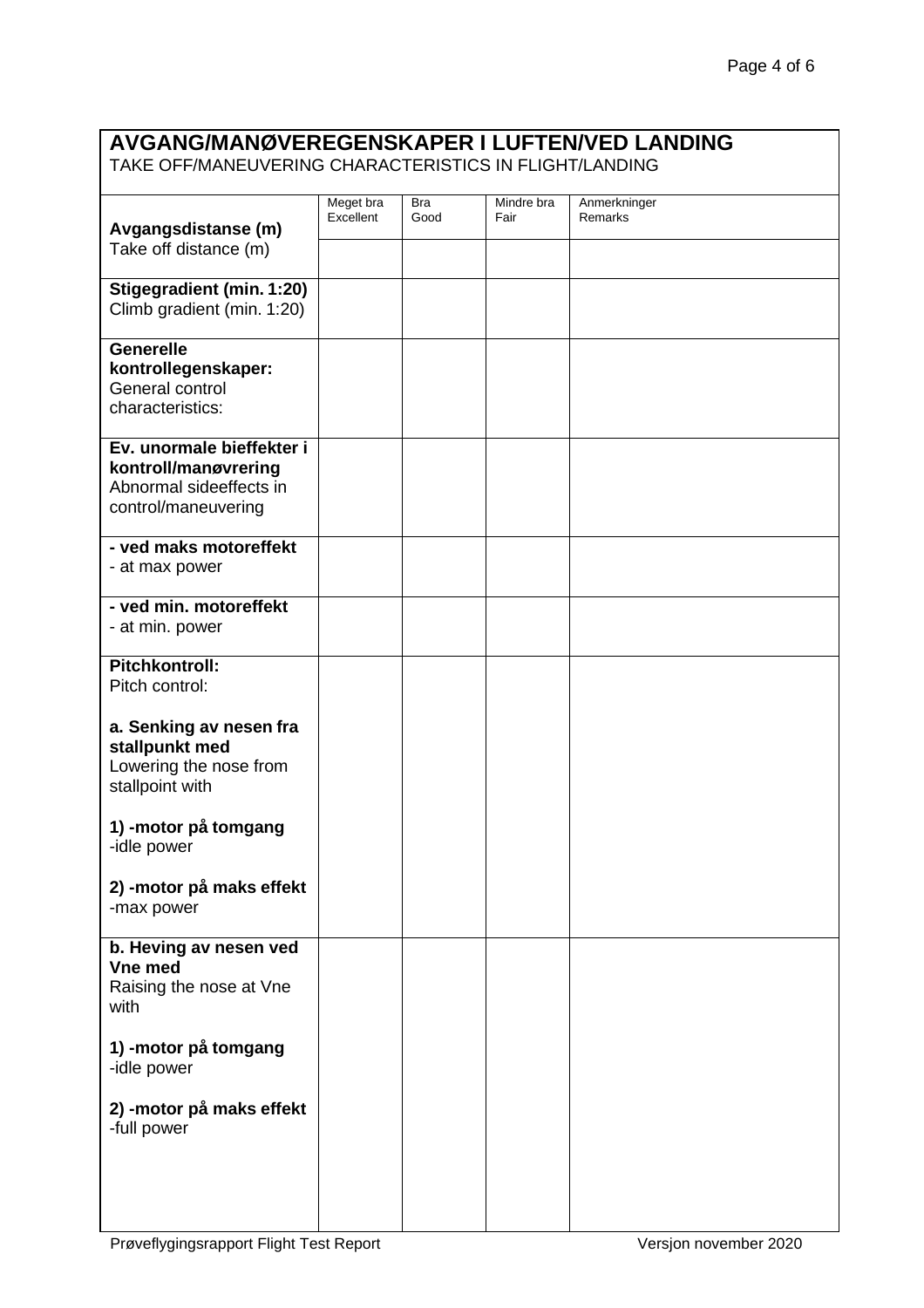### **AVGANG/MANØVEREGENSKAPER I LUFTEN/VED LANDING** TAKE OFF/MANEUVERING CHARACTERISTICS IN FLIGHT/LANDING **Roll-/retningskontroll:** Roll-/directional control: **Reversering av sving fra 30 grd. til motsatt sving (angi tid i området mellom 1,3Vs til Vne)**  Reversal of turn from 30 degr. to opposite turn (state time in speed range 1.3Vs to Vne) Meget bra **Excellent** Bra Good Mindre bra Fair Anmerkninger Remarks **Kontrollkrefter i pitch ved økende belastningsfaktor (G-belastning.)** Pitch control forces at increasing load factor **Trim:** Trim: **Hastighetsområde** Speed range **Stabilitet:** Stability: **a. Statisk lengdestabilitet** Static longitudinal stability **b. Statisk yawstabilitet** Static yaw stability **c. Dynamisk stabilitet** Dynamic stability

#### **AVGANG/MANØVEREGENSKAPER I LUFTEN/VED LANDING**